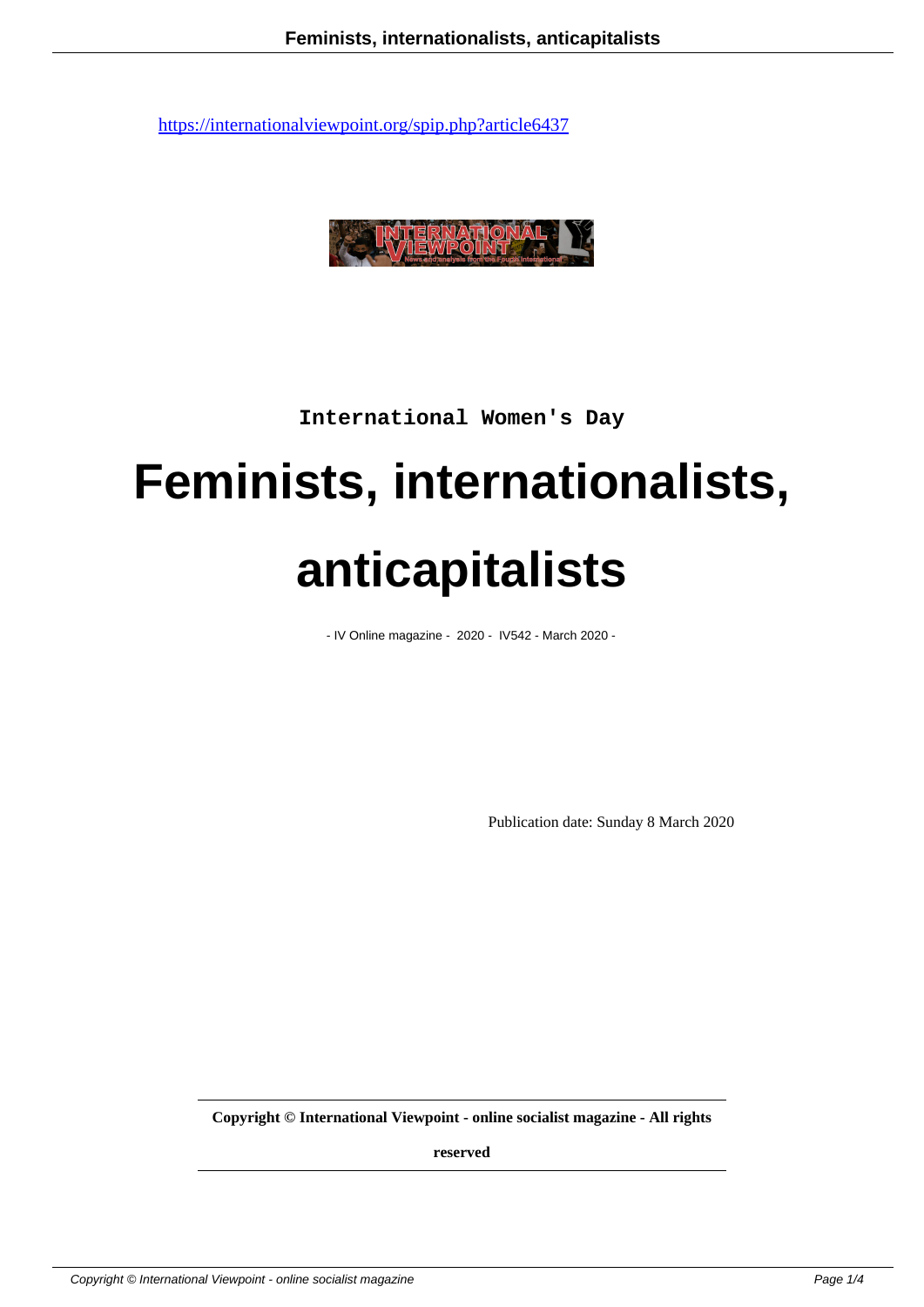**The new rise of the women's movement in recent years has been propelled largely by the issue of violence. Since the first manifesto of Ni Una Menos in Argentina in 2015, the challenge** has been to violence against women in its economic, social, state, domestic and gender forms. In 2016 Polish women mobilized on the issue of abortion and the first feminist women's strikes took place.

These were followed by demonstrations on the occasion of the inauguration of Trump in January 2017 - not only in the United States but internationally. The call for the International women's strike on International Women's Day 2017 and the explosion of the #metoo movement in September of the same year marked another stage of the international extension of this movement. [1]

We have seen the determined and marked presence of women in climate movements, democratic protest movements in Algeria, Sudan, Brazil and [Ch](#nb1)ile, as well as the struggle of the women of Rojava. We should not forget the women in the *yellow jackets* or the movements against the "reform" of pensions in France. And importantly movements have called for women's strikes in Latin America, the Spanish state, Italy, Switzerland and Belgium. [2]

### **Feminist strike: rejec[tion of t](http://internationalviewpoint.org/spip.php?article5648)h[e syste](http://www.internationalviewpoint.org/spip.php?article5397)[m](http://www.internationalviewpoint.org/spip.php?article5002) [as a w](http://www.internationalviewpoint.org/spip.php?article6161)h[ole](http://www.internationalviewpoint.org/spip.php?article6053)**

The call for feminist women's strike connects with a moment in which women are in the front line of the fightbacks against neoliberal policies, in general and in the ways they specifically affect women. The women's strikes challenge gender violence making the link with #metoo, economic violence in wage and income inequality and the effects of austerity, social violence in state repression, violence to women's right to control their own bodies and violence to the planet including that caused by excessive consumption. The feminist strike call therefore goes beyond the notion of a workplace stoppage, it is a method of action symbolizing a rejection of the system as a whole.

Like any wave, this one is uneven, in some regions not yet having had a lasting impact, experiencing a downturn in others. There have been high points such as the massive mobilizations in Argentina, Brazil or Chile, the millions of women on strike in the Spanish state in 2018, while other countries starting later built their first strike only in 2019, such as Belgium or Switzerland

[In 2020 Mexico, a country notorious for the hi](http://www.internationalviewpoint.org/spip.php?article5421)gh rate of femicides, is a focus of attention in the bourgeois press. [3] On the ground feminists are more cautious. [4] The call for action has been joined by the Second International Gathering of Women Who Struggle (December 2019) organized by the Zapatistas, calling for common action against violence against women and girls this year and specifically this 8 March:

We know that whatever the day, week, month, or year, somewhere in the world a woman is scared that she will be attacked, disappeared, or murdered. We already confirmed that there is no rest for women who struggle. So we want to propose to you who are listening to us or reading us or watching us, a joint action:

It could be any day of the year, because we know that the patriarchal system doesn't rest from abusing us, but we propose that this joint action of women who struggle all over the world take place on March 8, 2020. [5]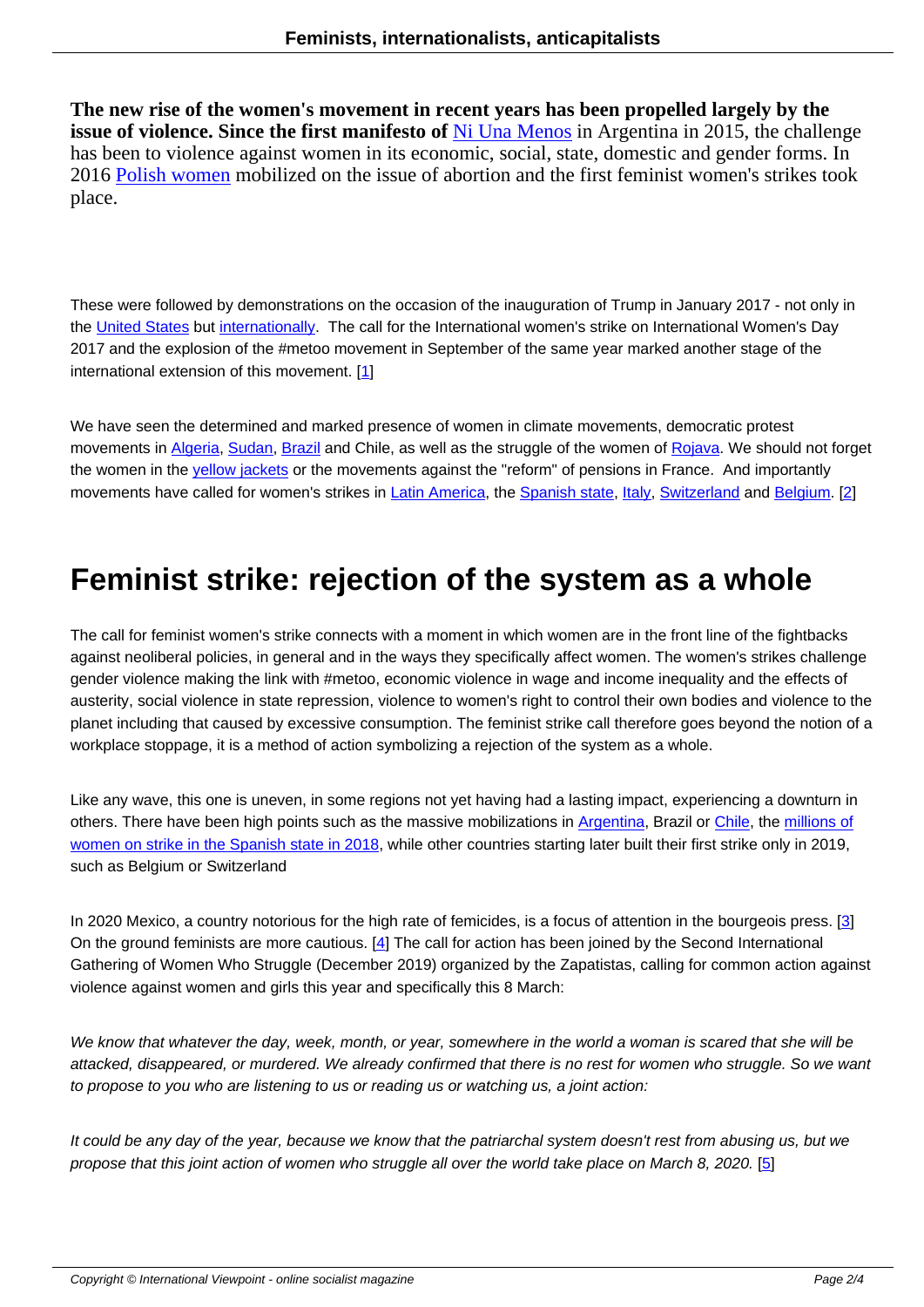After a successful first centralized initiative in Brussels in 2019 the Belgian movement is aiming for more events in different localities, taking into account also the different rhythms in different parts of the country. [6]

Feminists in France have campaigned throughout the movement on pension reform to point out how women will lose particularly badly, and to promote 8 March as a day of mobilization and feminist strike - although [th](#nb6)e major trade-unions have been reluctant to call a strike on the heels of the long-lasting strike movement on pensions. Although coordination at a national level has been difficult given the long period in which national meetings could not be planned because of the transport strike, significant mobilizations are expected in different cities. [7]

# **"We know that transnational power of contagi[o](#nb7)n of the feminist movement is definitely stronger than the coronavirus"**

In Italy and Switzerland, faced with the spread of the coronavirus Covid-19 and governmental restrictions, the movements have organized decentralized actions, using flashmobs and other tactics to get the message across. As the Swiss organization SolidaritéS explains:

On 28 February this year, the Federal Council took [exceptional heal](https://www.facebook.com/nonunadimenoroma/)th measures to curb the spread of the Coronavirus and banned all demonstrations by more than 1000 people. As a result, the strike activists announced a restructuring of the programme for this major day of mobilisation. SolidaritéS will join the various decentralised actions this Sunday. [8]

### **Again the [i](#nb8)nitiative comes from the Global South**

The task for everyone today is to build an organized, inclusive movement that will be sustained over time and ensure women are a strong actor on the political and social scene internationally.

Once again the initiative in this direction has come from Latin America. Between 9 and 11 January the 8 March coordination in Chile called for a plurinational meeting of "Those who struggle". The call that came out of this meeting underlines:

The undersigned collectives came together to add their voices to the multiple calls for action and revolt launched on March 8 and 9 by the working class, indigenous, black and peasant women, as well as students, lesbians, trans and transvestites. We call for the construction of common strategies to continue to fuel the feminist rebellion that is spreading throughout the world against domination, exploitation, occupation and dispossession. [9]

#### **Building a strong, inclusive, diverse and inte[rn](#nb9)ational movement**

It highlights the threat of the extreme right "which fuels hatred against racialized communities, women, lesbians and transgender people," which women are fighting in a comprehensive struggle that recognizes differences and diversity of experiences. It goes on to call "for the rise of a vast process of mobilization that would disrupt all aspects of life," citing the right of women to control their bodies, and their land, against violence, denouncing sexual violence as